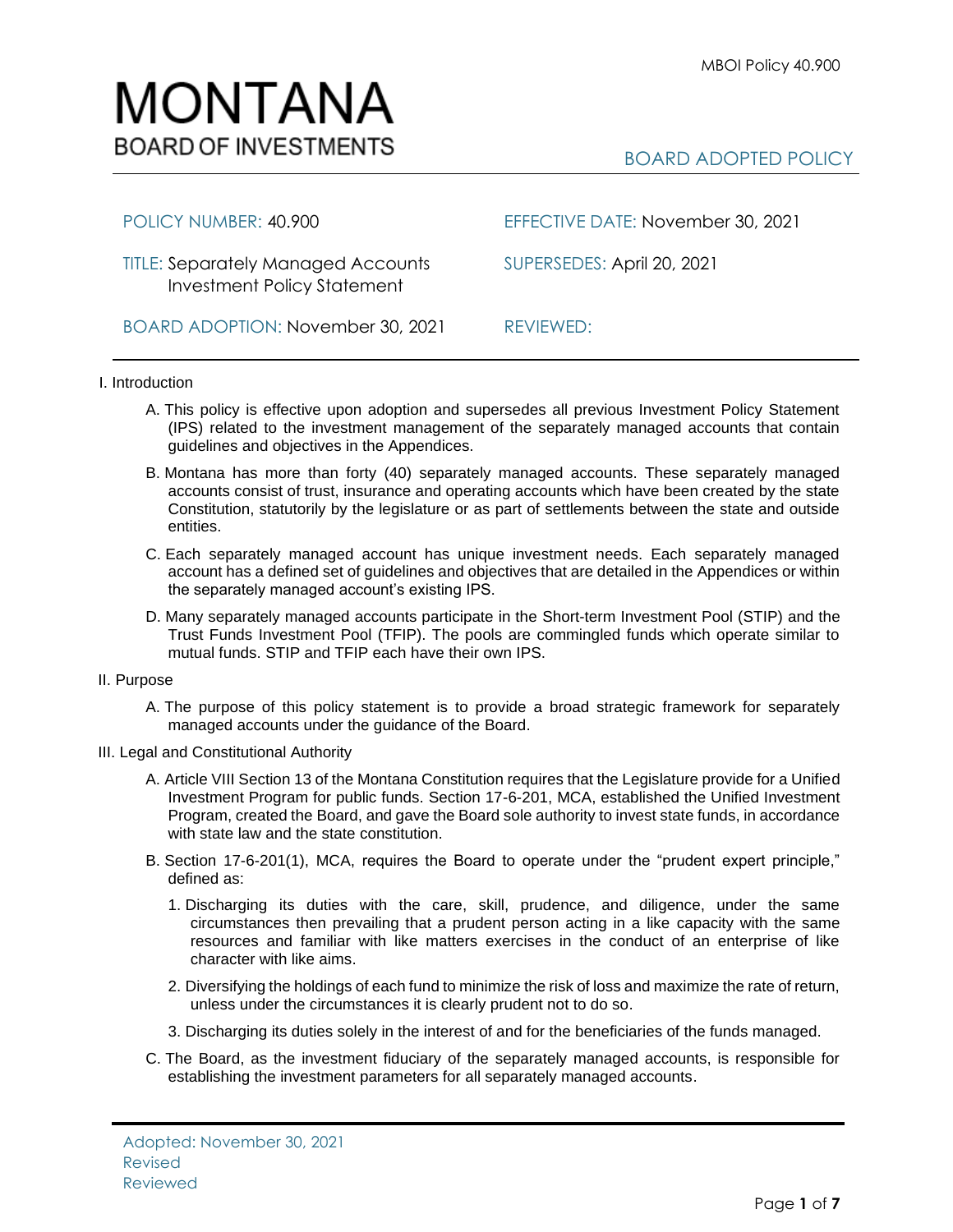- IV. Strategic Investment Objectives
	- A. The strategic investment objective is unique for each separately managed account. The strategic investment objective for each separately managed account will be addressed in the guidelines and objectives in the Appendices.
	- B. However, the Board's overall objective is to achieve the highest level of investment performance compatible with each separately managed account's risk tolerance and prudent investment practices. The Board seeks to maintain a long-term perspective in formulating and implementing investment policies and evaluating investment performance subject to the specific objectives and constraints of each separately managed account.
- V. Time Horizon
	- A. The time horizon is unique for each separately managed account. The time horizon for each separately managed account will be addressed in the guidelines and objectives in the Appendices.
- VI. Performance Measurement
	- A. The IPS benchmark is unique for each separately managed account. The IPS benchmark for each separately managed account will be addressed in the guidelines and objectives in the Appendices.
	- B. The IPS benchmark approximates the return that would be achieved if the separately managed account implemented a passively managed portfolio. Deviations from the policy benchmark measure the contribution of active investment management in the separately managed account, rebalancing policy and its execution, fees, and investment implementation generally.
- VII. Roles and Responsibilities
	- A. Board of Investments
		- 1. The Board is responsible for approving the IPS for any separately managed account and has the authority to manage all separately managed accounts as it considers prudent.
			- a) Subject to such limitations as contained in the Policy, the law, and the state Constitution.
		- 2. The Board reviews this document periodically and approves any changes to the policy as needed.
	- B. As described in the Board Governance Manual, to execute the day-to-day duties required to carry out the Board's mission, the Board delegates authority to the:
		- 1. Executive Director.
		- 2. Chief Investment Officer (CIO).
		- 3. Other Staff.
	- C. Executive Director
		- 1. The Executive Director is empowered by the Board to sign any and all documents required to conduct Board business.
			- a) Unless there are specific written policies or instructions from the Board to the contrary.
		- 2. The Executive Director is responsible for the:
			- a) Oversight of all separately managed accounts.
			- b) Establishment of financial reporting procedures.
			- c) Collection and reporting of all income.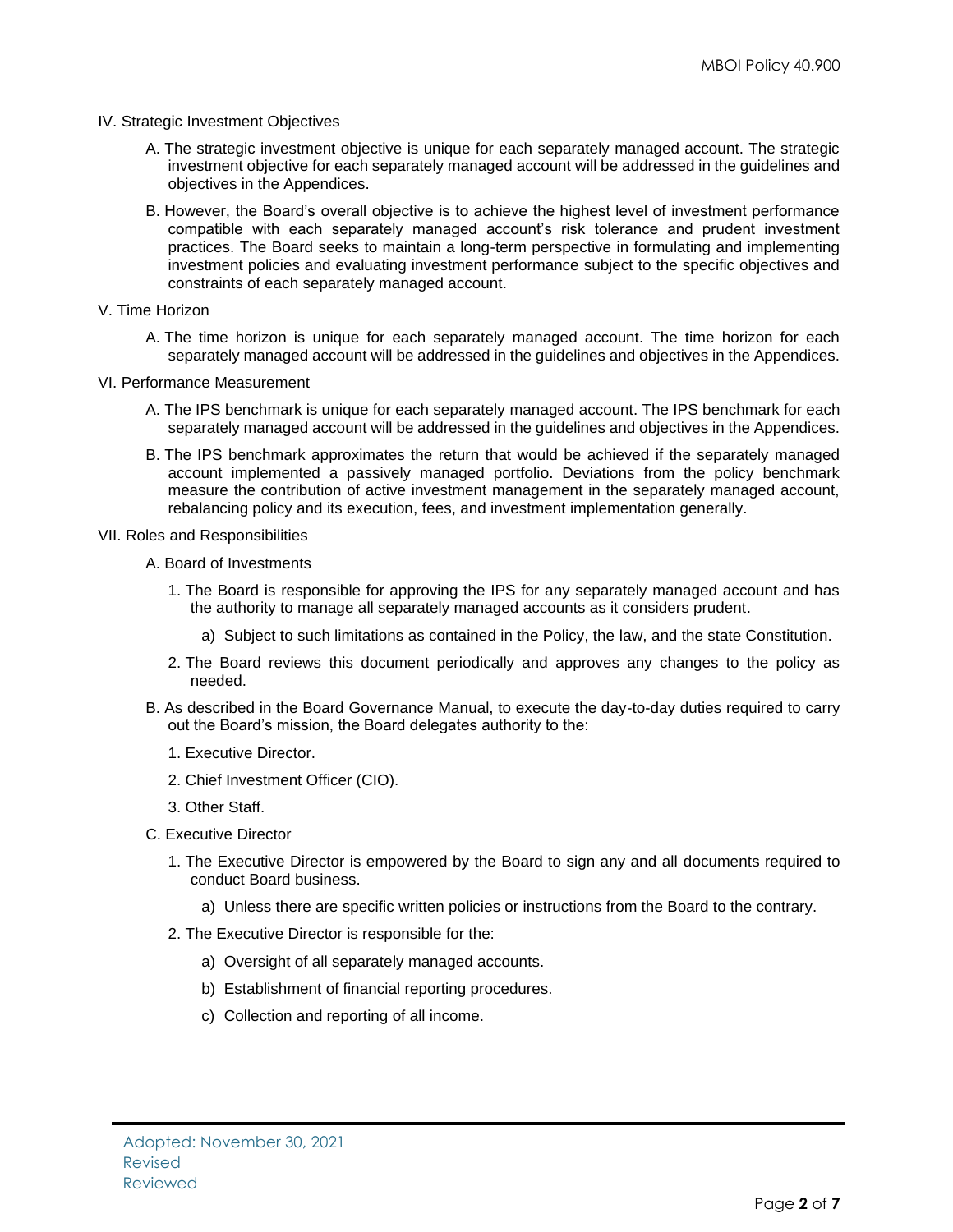# D. Chief Investment Officer

- 1. The CIO is empowered by the Board to serve as the principal staff person responsible for overseeing the investment activities under the Board's jurisdiction in compliance with the Board's policies.
- 2. The CIO, with the support of other staff, is responsible for recommending investment policy changes for Board approval.

#### E. Investment Staff

- 1. The investment staff is responsible for, but not limited to, the following:
	- a) Managing day-to-day investment operations.
	- b) Investing separately managed account assets and monitoring compliance in accordance with this IPS.
	- c) Reporting to the Board the separately managed account results and investment characteristics at least annually.
	- d) Reporting any deviations from the IPS to the Board.
- F. Investment Consultant
	- 1. The investment consultant assists the CIO and Staff with policy recommendations and provides advice to the Board.
	- 2. The investment consultant shall provide assistance to staff as requested in conjunction with the management of all separately managed accounts.

### VIII. Strategic Asset Allocation

- A. The strategic asset allocation is unique for each separately managed account.
- B. The strategic asset allocation for each separately managed account will be addressed in the guidelines and objectives in the Appendices.
- IX. Rebalancing
	- A. The actual asset allocation mix may deviate from time to time from the approved asset allocation ranges due to financial market performance, cash flows, and manager performance.
	- B. Material deviations from the asset allocation ranges can alter the expected return and risk of the accounts.
	- C. Rebalancing separately managed account assets to remain within the Board-approved allocation ranges is delegated to staff in consultation with the CIO and the Executive Director.
	- D. Any necessary rebalancing will be made in a timely manner and will take into consideration associated costs and current market conditions.

#### X. Risk Management

A. Liquidity

- 1. The liquidity requirements are unique for each separately managed account.
- 2. Staff works closely with the representatives for each account to determine their needs.
- 3. The liquidity requirements are addressed by the permitted investments and corresponding restrictions within the Investment Guidelines for each separately managed account.
- B. Monitoring/Reporting Transparency
	- 1. Staff shall provide annual reporting to the Board regarding the asset allocation and performance of the separately managed accounts to confirm these items are known and adhere to all IPS requirements and expectations.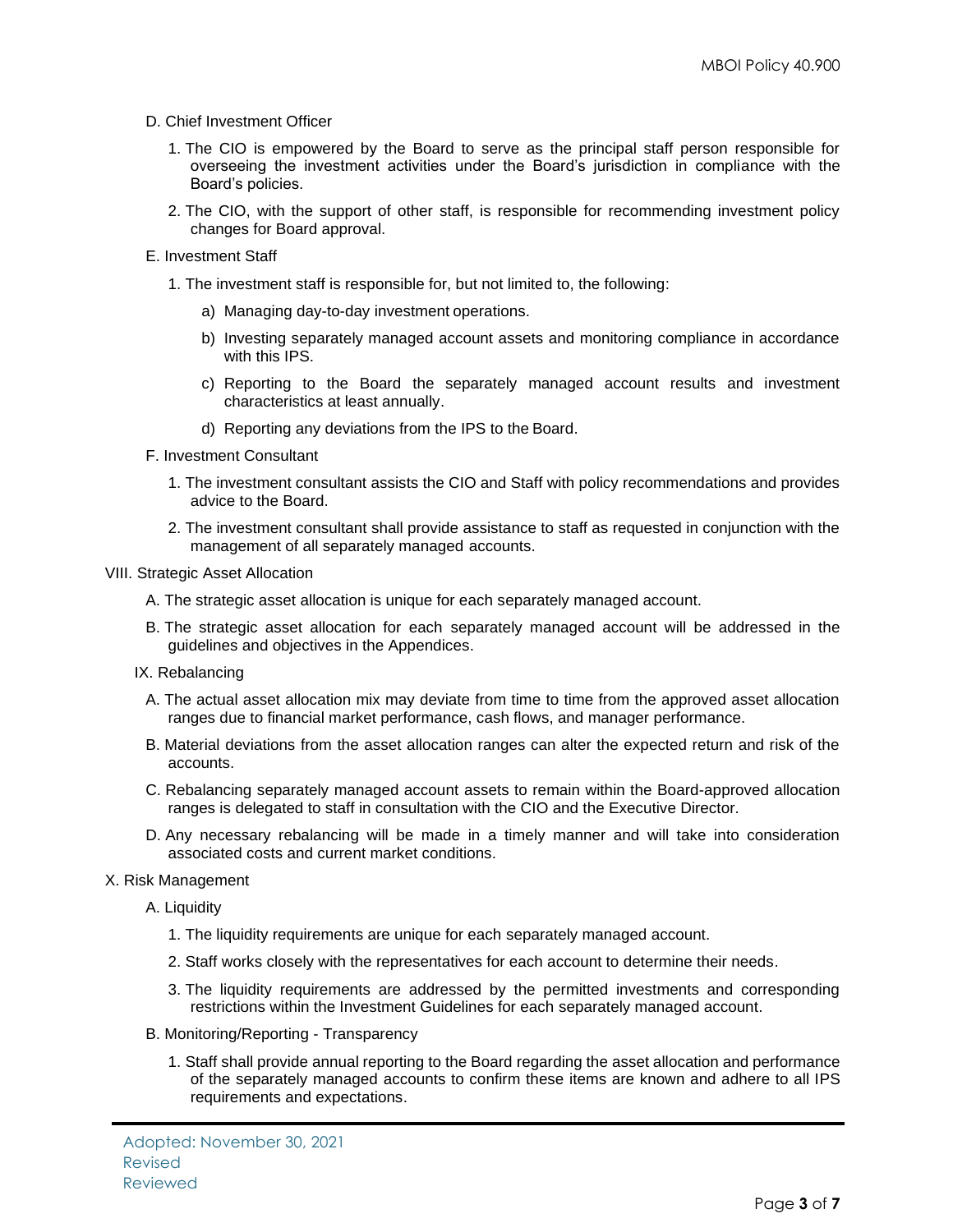# C. Leverage

- 1. Leverage is a significant risk factor.
- 2. Assets in separately managed accounts managed directly by Board staff are not allowed to employ leverage.
- 3. The use of derivative securities can generate additional leverage even if the derivative is being used to reduce the risk in other investments.
- 4. Individual assets in separately managed accounts managed directly by Board staff are not allowed to use derivatives.
- 5. STIP is not allowed to employ leverage or use derivatives.
- 6. The use of leverage and derivatives within TFIP is addressed within the TFIP IPS.
- D. Cash Investments
	- 1. Cash investments held in any separately managed account, in the TFIP or any managed account within it, entail an element of credit risk.
	- 2. Only approved cash investment vehicles are permitted. These include:
		- a) STIP.
		- b) Any cash vehicle at the Custodial Bank.
		- c) Any SEC registered money market fund employed by an external asset manager.
		- d) All of which specifically address credit risk in their respective investment guidelines.

# XI. Investment Pools

- A. Trust Fund Investment Pool
	- 1. TFIP will provide accounts with exposure to a broad and diverse spectrum of investment grade and non-investment grade fixed income as well as real estate assets.
	- 2. Investment grade fixed income will be primarily managed internally.
	- 3. Non-investment grade fixed income will be primarily managed by external asset managers.
	- 4. Real estate will be managed by external asset managers.
	- 5. The specific strategic objectives, performance criteria, and investment guidelines for TFIP are detailed in the TFIP IPS.
- B. Short-Term Investment Pool
	- 1. STIP will provide managed accounts with exposure to Cash related investments.
	- 2. STIP will be managed internally utilizing an active investment strategy.
	- 3. The specific strategic objectives, performance criteria, and investment guidelines for STIP are detailed in the STIP IPS.
- XII. Securities Lending
	- A. Section 17-1-113, MCA, authorizes the Board to lend securities held by the state.
	- B. The Board may lend its publicly traded securities through an agent, to other market participants in return for compensation.
	- C. Currently, through an explicit contract, the state's Custodial Bank, manages the state's securities lending program.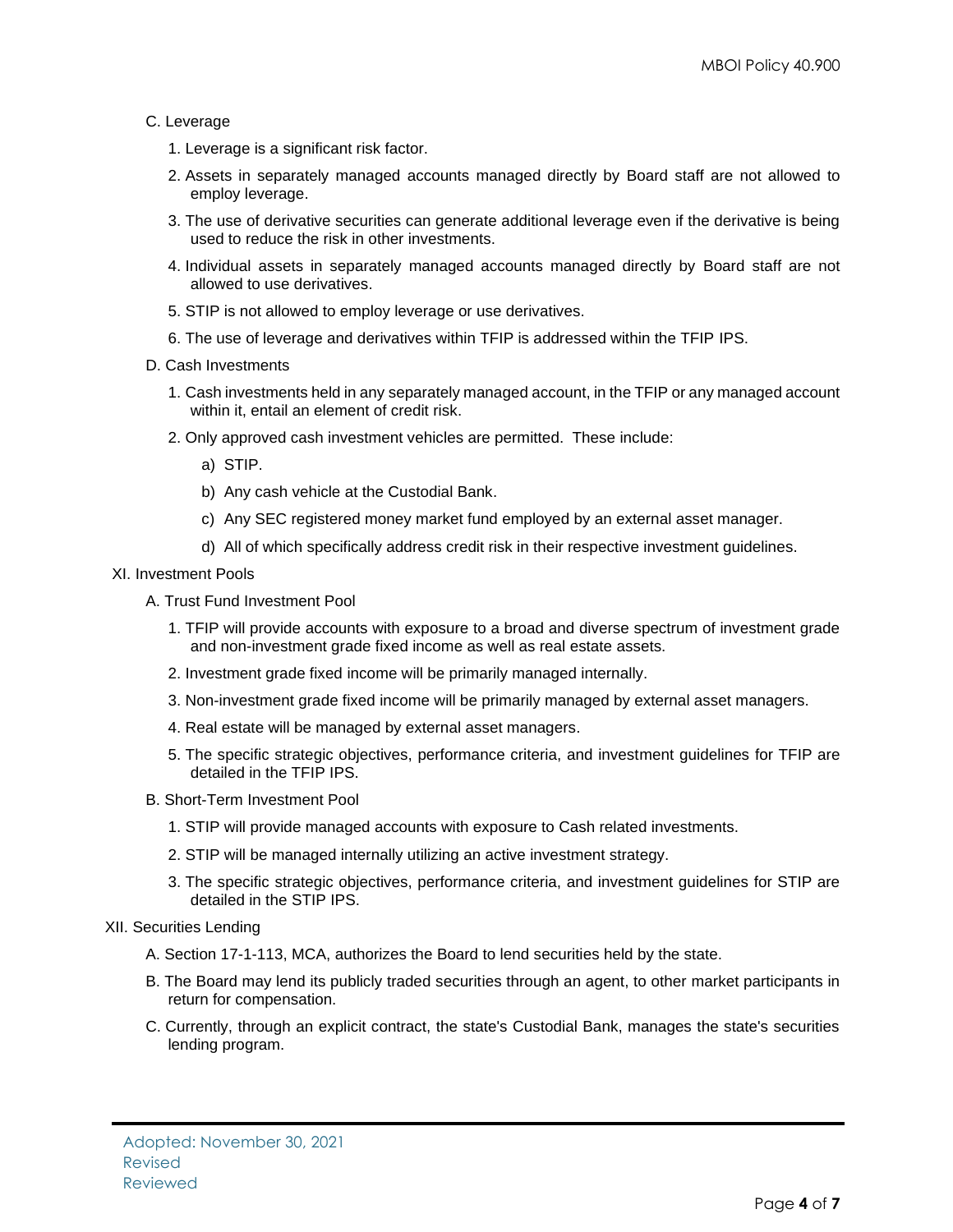- D. The Board seeks to assess the risks, such as counterparty and reinvestment risk, associated with each aspect of its securities lending program.
- E. The Board requires borrowers to maintain collateral at one-hundred two percent (102%) for domestic securities and one-hundred five percent (105%) for international securities.
	- 1. To ensure that the collateral ratio is maintained, securities on loan are marked to market daily and the borrower must provide additional collateral if the value of the securities on loan increases.
	- 2. In addition to the strict collateral requirements imposed by the Board, the credit quality of approved borrowers is monitored continuously by the contractor.
- F. Staff or the investment manager may restrict a security from the loan program upon notification to the Custodial Bank.
- G. Staff will monitor the securities lending program and will periodically report to the Board on the status of the program.
- XIII. Exercise of Investor Rights
	- A. Proxy Voting
		- 1. Per the Montana Constitution, Article VIII, Section 13 "no public funds shall be invested in private corporate capital stock" with the exception of public retirement system and state compensation insurance fund assets.
		- 2. Separately managed accounts do not participate in proxy voting.
	- B. Class Action Litigation
		- 1. Claims under state and federal securities laws arising out of losses on securities under the Board's management are assets subject to the Board's fiduciary duty of prudent management.
		- 2. The Board shall take reasonable, cost-effective steps to identify, pursue and collect upon claims under securities laws for losses suffered by the Board on its investment.
		- 3. Accordingly, the Board maintains a litigation policy, including steps outlined in Policy 10.250 of the Governance Manual.
- XIV. Investment Policy Statement Review
	- A. Per the Board Governance Policy, "the Board shall create, maintain, and revise as necessary IPS for each separate account it manages. The IPS shall cite the law establishing the account if such law exists, the permissible investments authorized by law, and establish an investment range for each of the permissible investments. The Board shall review such policies at least annually or more frequently at the request of Board staff. IPS may only be revised in a public meeting. All IPS shall be posted on the Board's web site for review by the public."
- XV. List of Trust Fund Accounts in this policy series
	- A. Department of Agriculture
		- 1. Schedule I-A: Noxious Weed Management Trust Fund
	- B. Department of Environmental Quality
		- 1. Schedule I-B: Belt Water Treatment Plant Fund
		- 2. Schedule I-C: Abandoned Mine Land Reclamation Trust
		- 3. Schedule I-D: Clark Fork Site Response Action Fund
		- 4. Schedule I-E: Montana Pole Superfund Site Settlement Fund
		- 5. Schedule I-F: Streamside Tailings Operable Settlement Fund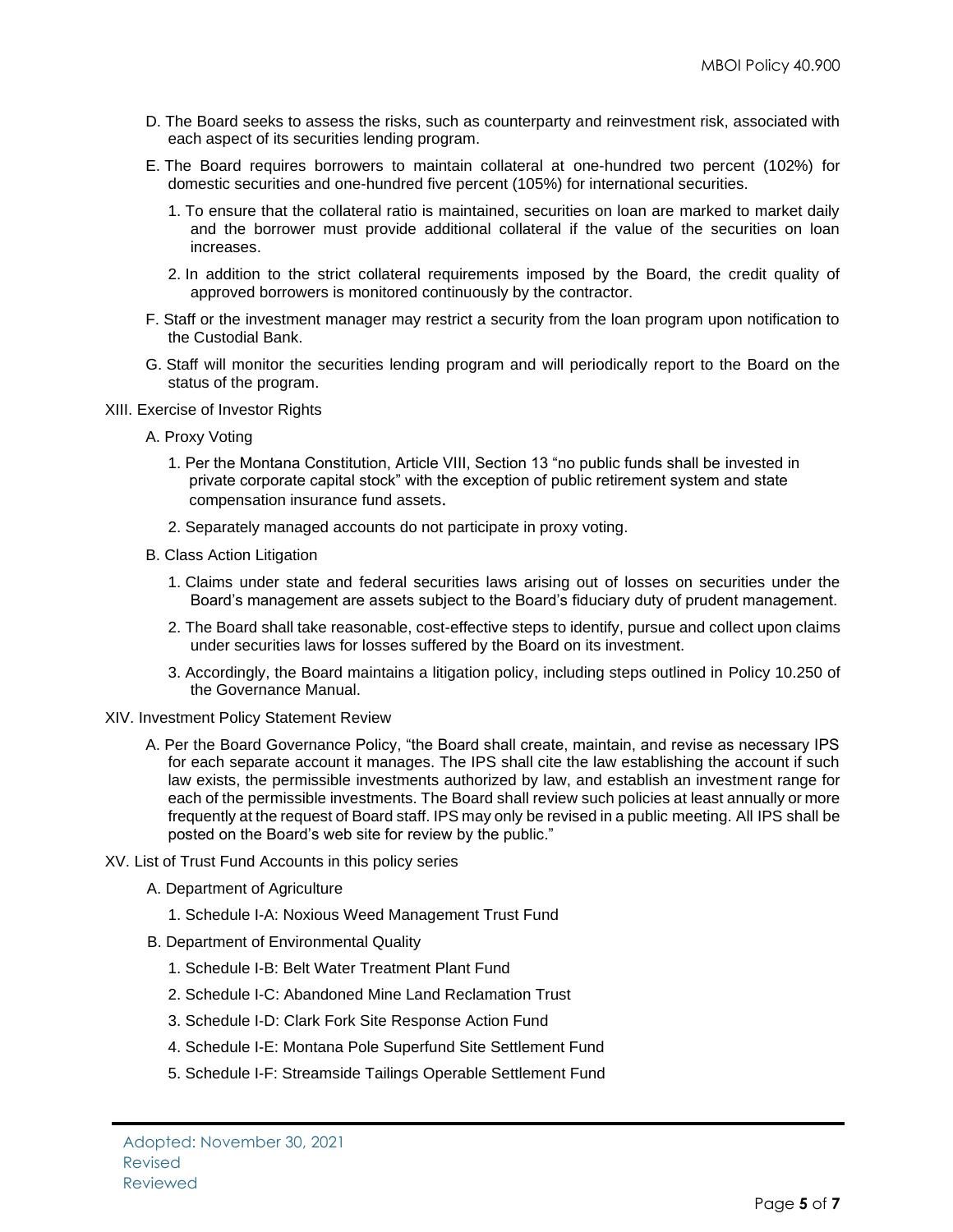- 6. Schedule I-G: Upper Blackfoot Response Action and Restoration Fund
- 7. Schedule I-H: Zortman/Landusky Long Term Water
- 8. Schedule I-I: Zortman/Landusky Long Term Water Trust
- C. Department of Fish, Wildlife and Parks
	- 1. Schedule I-J: Coal Tax Park Trust Fund
	- 2. Schedule I-K: Fish, Wildlife & Parks Mitigation Trust Fund
	- 3. Schedule I-L: Real Property Trust Fund
	- 4. Schedule I-M: Wildlife Habitat Trust Fund
- D. Department of Health and Human Services
	- 1. Schedule I-N: Endowment for Children
	- 2. Schedule I-O: Older Montanans Trust Fund
	- 3. Schedule I-P: Tobacco Trust Fund
- E. Department of Justice
	- 1. Schedule I-Q: Butte Area One Restoration Fund
	- 2. Schedule I-R: Clark Fork Restoration Fund
	- 3. Schedule I-S: East Helena Compensation Fund
	- 4. Schedule I-T: Smelter Hill Uplands Restoration Fund
	- 5. Schedule I-U: Upper Clark Fork River Basin Reserve Fund
	- 6. Schedule I-V: Upper Clark Fork River Basin Restoration Fund
	- 7. Schedule I-AI: Greenway Project Trail Maintenance Fund
	- 8. Schedule I-AJ: 2011 Yellowstone Exxon Settlement Fund
- F. Department of Natural Resources and Conservation
	- 1. Schedule I-W: Public School Trust
	- 2. Schedule I-AH: Invasive Species Trust Fund
- G. Department of Revenue
	- 1. Schedule I-X: Resource Indemnity Trust Fund
- H. Montana Arts Council
	- 1. Schedule I-Y: Cultural Trust Fund
- I. Montana Historical Society
	- 1. Schedule I-Z: Historical Society Trust Funds
- J. University Endowments
	- 1. Schedule I-AA: Harold Hamm Endowment
	- 2. Schedule I-AB: Potter Trust Fund
- K. City and County of Butte-Silver Bow
	- 1. Schedule I-AC: Butte Area Redevelopment Trust Authority
- L. Department of Environmental Quality (Additional DEQ)
	- 1. Schedule I-AD: Barker Hughesville St Response
	- 2. Schedule I-AE: Flying J CECRA Facilities Fund